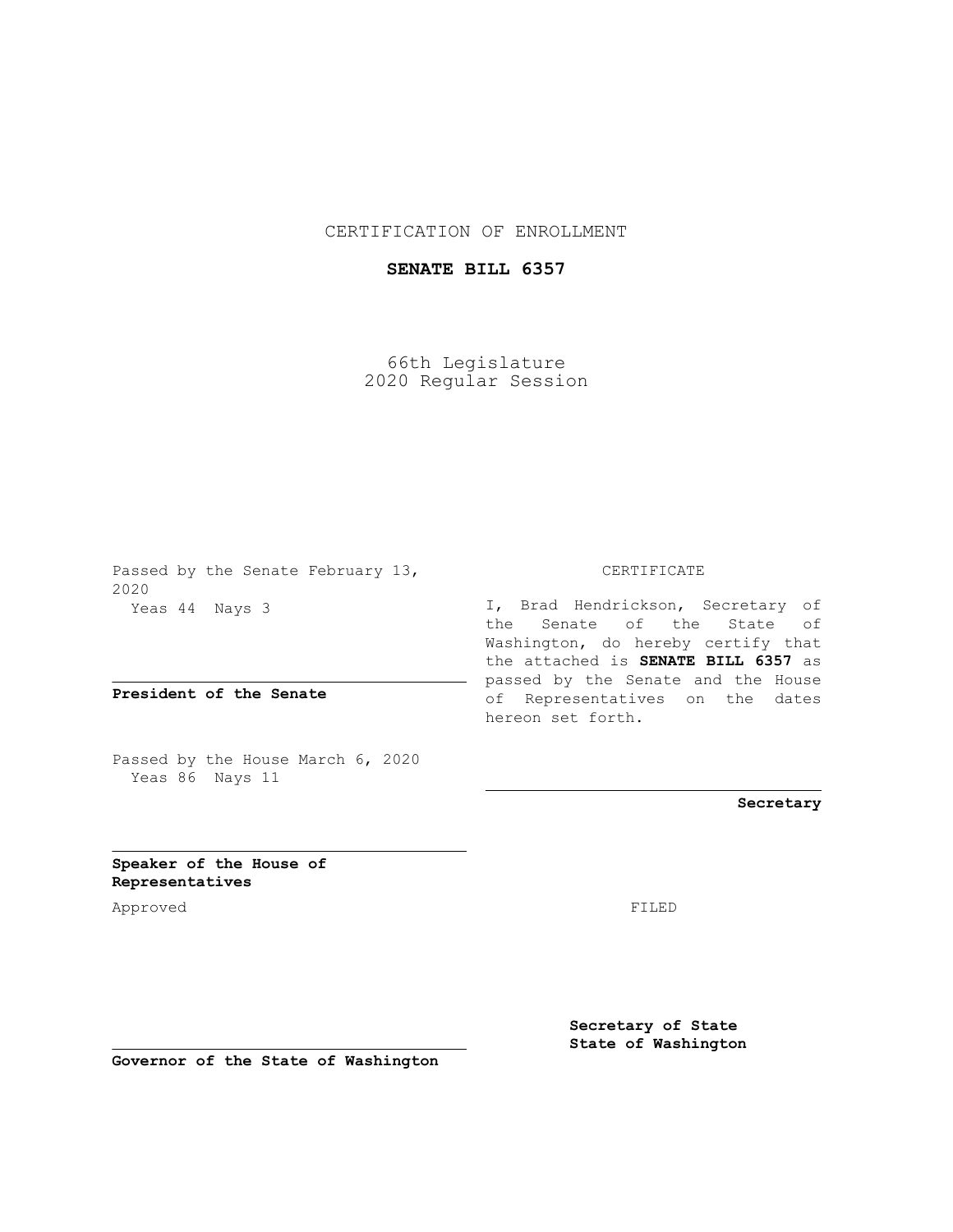Passed Legislature - 2020 Regular Session

**State of Washington 66th Legislature 2020 Regular Session**

**By** Senators Conway and King

1 AN ACT Relating to increasing the dollar limit of pull-tabs; and 2 amending RCW 9.46.110.

3 BE IT ENACTED BY THE LEGISLATURE OF THE STATE OF WASHINGTON:

4 **Sec. 1.** RCW 9.46.110 and 1999 c 221 s 1 are each amended to read 5 as follows:

 (1) The legislative authority of any county, city-county, city, or town, by local law and ordinance, and in accordance with the provisions of this chapter and rules adopted under this chapter, may provide for the taxing of any gambling activity authorized by this chapter within its jurisdiction, the tax receipts to go to the county, city-county, city, or town so taxing the activity. Any such tax imposed by a county alone shall not apply to any gambling activity within a city or town located in the county but the tax rate established by a county, if any, shall constitute the tax rate throughout the unincorporated areas of such county.

16 (2) The operation of punchboards and pull-tabs are subject to the 17 following conditions:

18 (a) Chances may only be sold to adults;

19 (b) The price of a single chance may not exceed ((one)) five 20 dollars;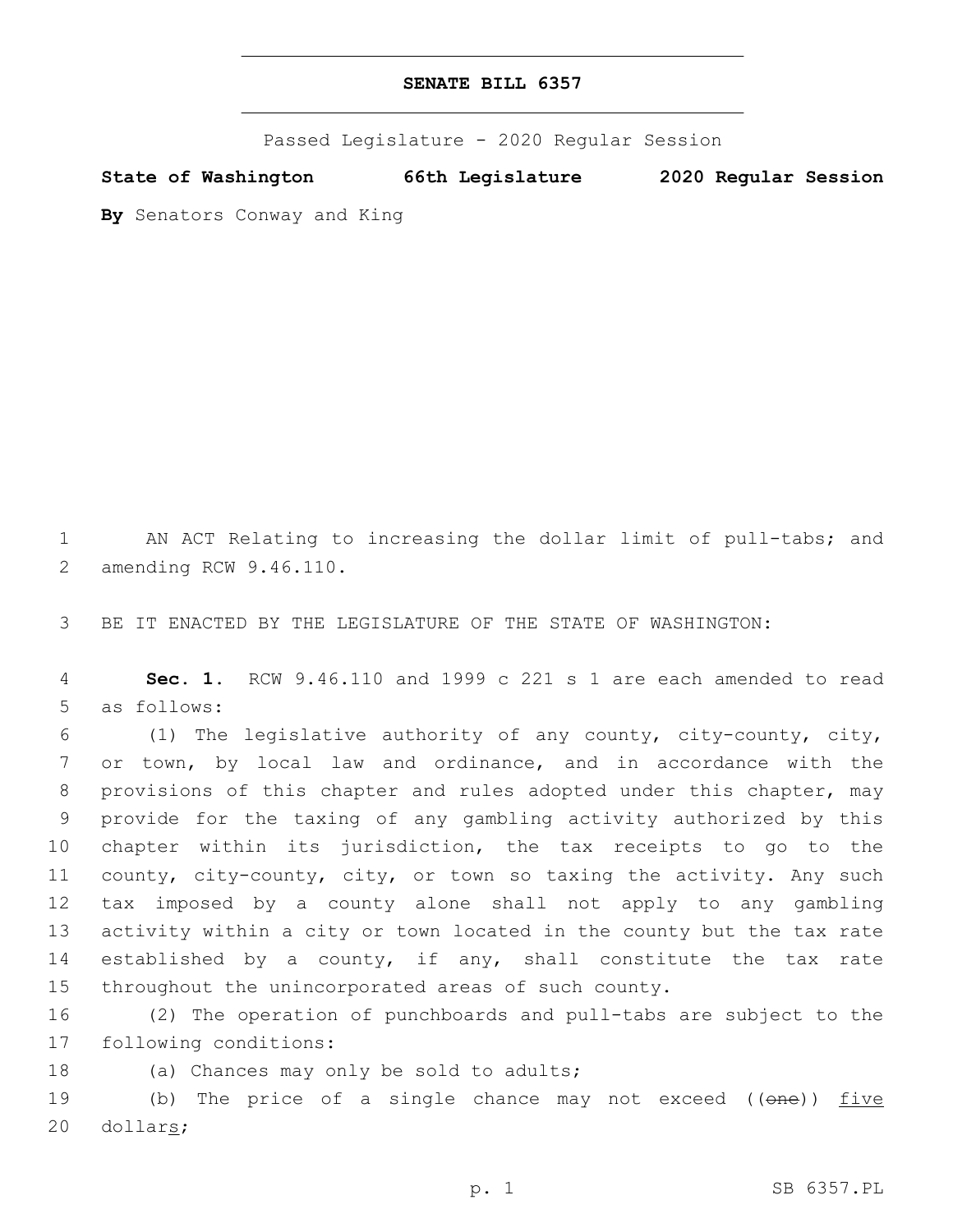(c) No punchboard or pull-tab license may award as a prize upon a winning number or symbol being drawn the opportunity of taking a 3 chance upon any other punchboard or pull-tab;

 (d) All prizes available to be won must be described on an information flare. All merchandise prizes must be on display within the immediate area of the premises in which any such punchboard or pull-tab is located. Upon a winning number or symbol being drawn, a merchandise prize must be immediately removed from the display and awarded to the winner. All references to cash or merchandise prizes, with a value over twenty dollars, must be removed immediately from the information flare when won, or such omission shall be deemed a 12 fraud for the purposes of this chapter; and

 (e) When any person wins money or merchandise from any punchboard or pull-tab over an amount determined by the commission, every licensee shall keep a public record of the award for at least ninety days containing such information as the commission shall deem 17 necessary.

 (3)(a) Taxation of bingo and raffles shall never be in an amount greater than five percent of the gross receipts from a bingo game or raffle less the amount awarded as cash or merchandise prizes.

 (b) Taxation of amusement games shall only be in an amount sufficient to pay the actual costs of enforcement of the provisions 23 of this chapter by the county, city or town law enforcement agency and in no event shall such taxation exceed two percent of the gross receipts from the amusement game less the amount awarded as prizes.

 (c) No tax shall be imposed under the authority of this chapter on bingo or amusement games when such activities or any combination thereof are conducted by any bona fide charitable or nonprofit organization as defined in this chapter, which organization has no paid operating or management personnel and has gross receipts from bingo or amusement games, or a combination thereof, not exceeding five thousand dollars per year, less the amount awarded as cash or 33 merchandise prizes.

 (d) No tax shall be imposed on the first ten thousand dollars of gross receipts less the amount awarded as cash or merchandise prizes from raffles conducted by any bona fide charitable or nonprofit 37 organization as defined in this chapter.

 (e) Taxation of punchboards and pull-tabs for bona fide charitable or nonprofit organizations is based on gross receipts from the operation of the games less the amount awarded as cash or

p. 2 SB 6357.PL